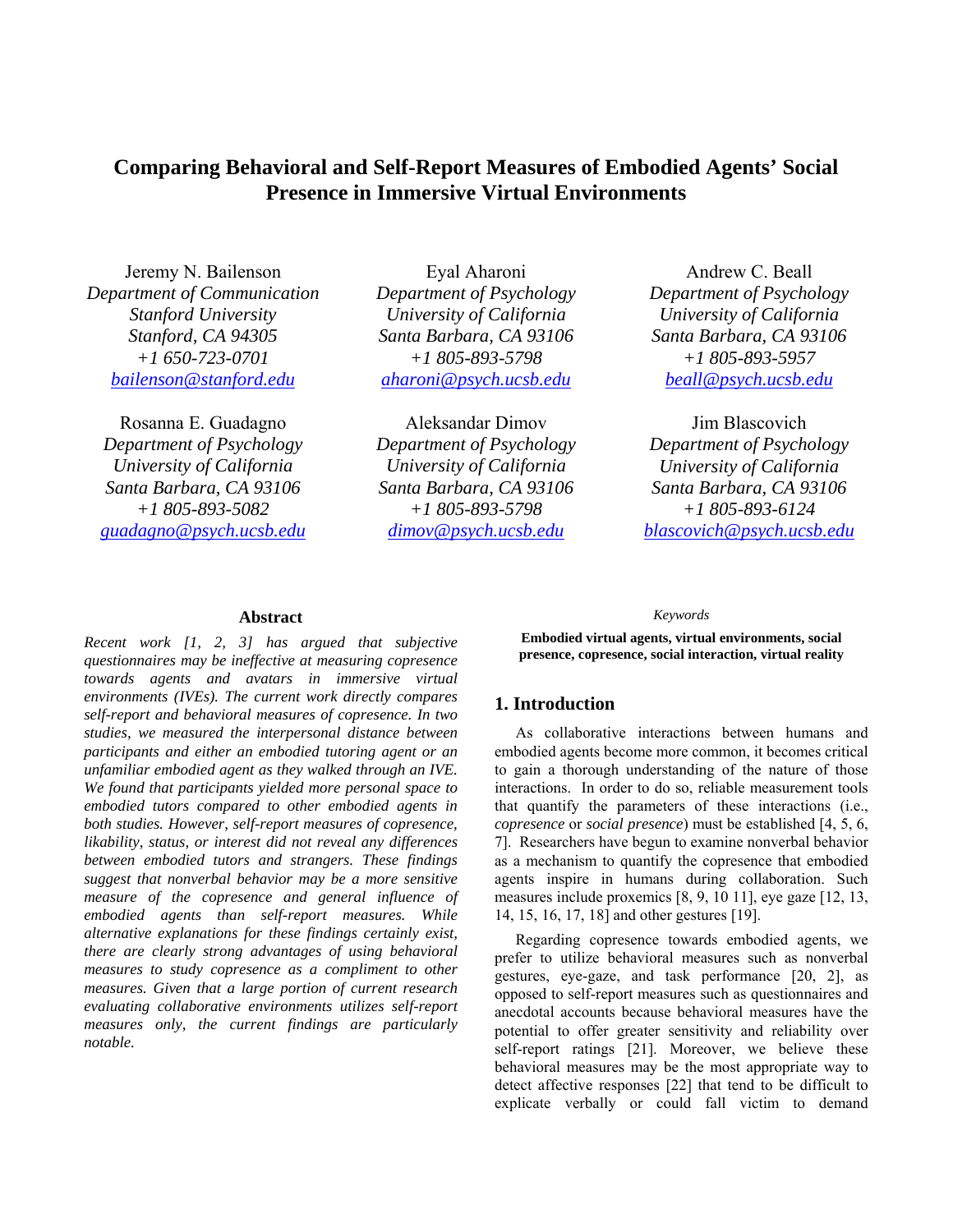characteristics, where participants act in accordance with their perception of the experimenters' goals. In our previous research, we demonstrated that interpersonal distance behavior in IVEs was quite similar to interpersonal distance behavior in physical environments [9, 10]. In other words, people tend to leave a personal space bubble of similar size and shape around people, both virtual and physical alike. In the current set of studies, we use personal space as a metric to compare questionnaire-based and behavioral measures of copresence.

Previous research on spacing behavior in the physical world indicates that individuals leave differential amounts of personal space between themselves and others depending on factors such as familiarity and status. For instance, interactions between familiar persons are characterized by a smaller interpersonal distance than interactions between strangers [9]. Other research demonstrates that individuals leave larger personal space bubbles around those who are high in status than around those who are low in status [23]. For example, observations of student-teacher interaction show this pattern with respect to peer-peer interaction [24]. Specifically, these differences in status among interactants tend to correlate positively with interpersonal distance.

Recent studies by the present authors have validated the use of distance cues to measure copresence behaviors in virtual environments [2, 9, 10]. This approach, combined with our knowledge of real-world spacing behavior, lead us to examine participants' experience of presence with embodied agents during collaborations by comparing their interpersonal distance behavior with an embodied tutoring agent [25, 26] to their behavior with other virtual humans.

The strategy of the current work was to have participants interact with agents who vary in both familiarity and status. The literature on nonverbal behavior in face-to-face interaction discussed in the previous paragraph predicts notable differences in personal space behavior based on these characteristics. Consequently, these differences should carry over to the ways in which participants rate these agents via questionnaires as well as how the participants interact nonverbally with the agents. On the other hand, previous research [2] has demonstrated that questionnaires are not always sensitive enough to measure differences in copresence and affective responses towards agents. Consequently, it may be the case that differences between types of agents will only manifest itself with a nonverbal behavior measure.

In Experiment 1, participants collaborated with a desktop tutoring system based on one previously developed by Nass, Moon, and Carney [27]. Then, participants entered an Immersive Virtual Environment (IVE) and walked around an embodiment of that tutor or around an embodiment of a stranger. Experiment 2 is a replication of

Experiment 1. The purpose of reporting both replications is to demonstrate the strength of the current finding, as well as its persistence over slightly changed experimental conditions. In both studies we collected interpersonal distance data as well as questionnaire ratings, including participants' perceptions of copresence, status, interest, and likeability of the embodied agent.

Given the research discussed above, we predicted that participants would respect their tutors' personal space more than another virtual humans' (e. g., a stranger) personal space. Furthermore, we predicted that the behavioral measure of personal space regulation would detect differences between tutors and strangers that self-report measures would not.

## **2. Experiment 1**

## **2.1. Method**

We manipulated the *identity* (tutor vs. stranger) of an embodied agent between participants. For half of the participants, the virtual agent was identified as "the virtual tutor." For the other half, the same virtual agent was identified as "a virtual stranger." The virtual tutor was understood to be a virtual embodiment of the same procedural algorithm that had been used to train participants during a desktop tutoring session earlier in the study. The virtual stranger was understood to be a virtual embodiment of an unfamiliar algorithm.

 Participants consisted of 72 psychology students (36 females, 36 males) from the University of California, Santa Barbara who either received course credit for an introductory psychology course or were paid \$10 for their participation. Participants' age ranged from 15-30 *(Median = 20*).

The details of the system are fully described in an earlier publication [9], but essentially consisted of a headmounted display (HMD), dual pipe (stereoscopic) OpenGL PC graphics updated at 60 Hz, and 6DOF head tracking via inertial orientation (Intersense IS300) and video position tracking (WorldViz PPT, millimeter resolution). The explorable space measured 2.6 x 2.5 x 2.5 m (length, width, height). The average latency between head motions and actual update of images in the HMD was 55 ms. Figure 1 illustrates a participant using the IVE equipment in the room where the experiment occurred.

The participant's view of the IVE at the beginning of the experimental session is depicted below in Figure 2. The virtual agent was based on a deformable mesh model representing a Caucasian male. In this study, it exhibited no behaviors other than blinking. The virtual agent always faced the participant's starting position. The participant's eye height was matched to the 1.65 m eye height of the agent.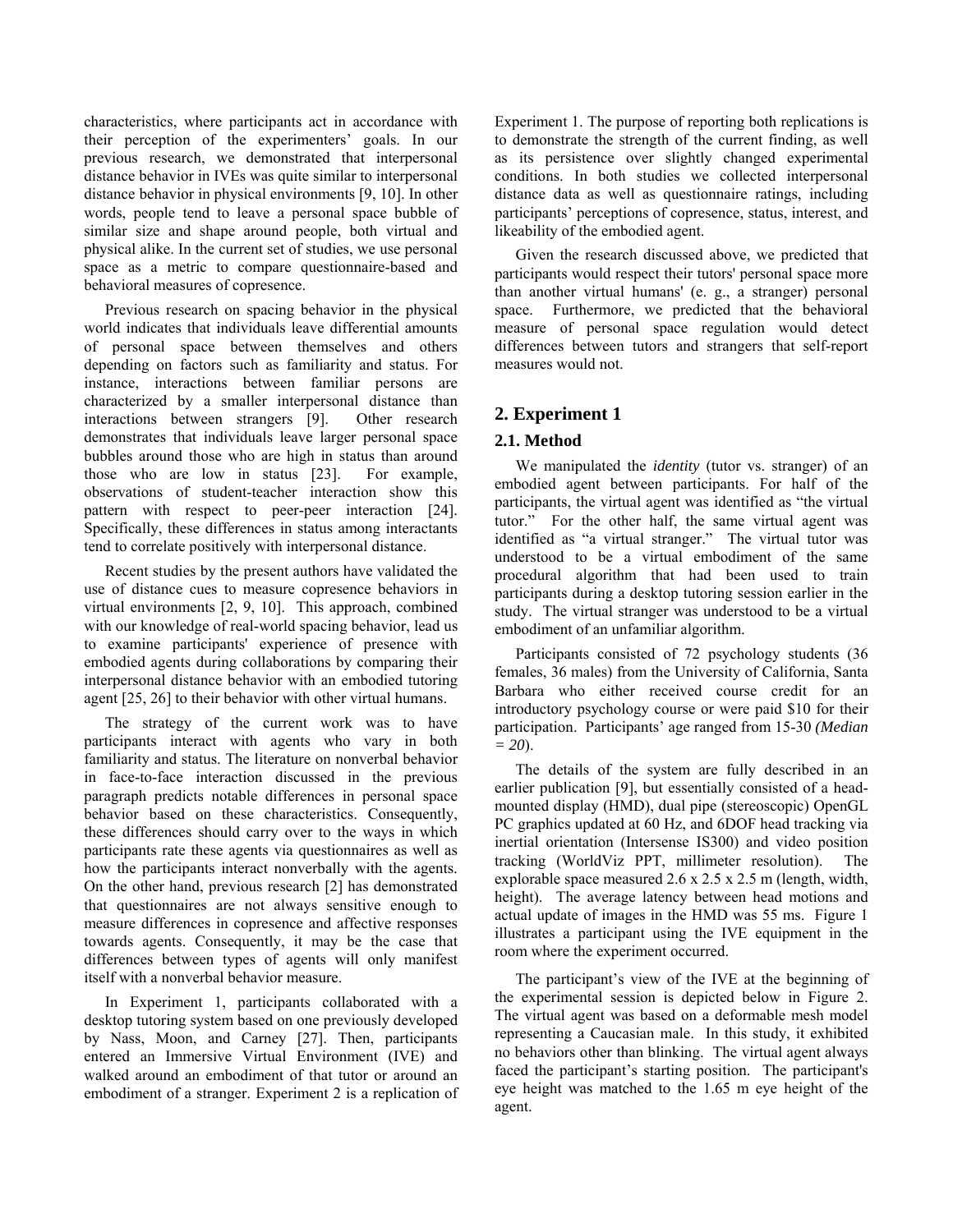

**Figure 1. A depiction of our virtual environment system: 1) position tracking cameras; 2) HMD and orientation tracking sensor; 3) image generator.** 

 In the first phase of the study, participants entered a room and sat down with a tutoring algorithm. Half of the participants interacted with a computer program and the other half interacted with a non-linear book fashioned after the "Choose your own adventure" series children books and written to approximately match the interaction with the electronic computer. There were no major differences in the results between these two conditions so this manipulation will not be discussed further in this paper. The tutorial then presented a series of 20 facts about American culture and later tested participants on similar facts. The tutorial was modeled in great detail after the system employed by Nass, Moon, and Carney [27]. During the tutorial there was no representation or embodiment of the tutoring algorithm aside from text appearing on the display.

After completing the tutorial, participants left the room and were escorted to another room with an IVE system. They were then instructed on how the IVE equipment functioned and asked to join a "virtual person" in a virtual environment. Half of the participants were told that they were to meet a virtual embodiment of a computing program. The other half were told they were to meet a virtual representation of an unfamiliar person. Once immersed, participants were first instructed on how to navigate in the virtual world, and received approximately one minute of practice in walking. They then were asked to examine the virtual person by walking up to him: first to the left side, then to the right side, then to the front and center. From this final location, participants were instructed to read aloud a label positioned on the virtual person's chest. Each participant performed this sequence of behaviors twice; each time, a different label appeared on the chest of the virtual agent. In the virtual tutor condition, both labels consisted of familiar keywords sampled from the original twenty facts administered in the tutorial (i.e., prom, kitty). In the virtual stranger condition, labels consisted of novel keywords, functionally and syntactically equivalent to those in the virtual tutor condition (i.e., game, bunny) but not words that had appeared during the tutoring session. In both cases, the label was designed to be large enough that participants could read it clearly from their starting position. The label-reading task has been used previously to facilitate proxemic interaction [9, 10]. In all conditions, while the participant was immersed in the IVE, there was always a single experimenter in the room administering the experiment and ensuring that the participants did not walk into any physical walls.



**Figure 2. Participant's view of the virtual agent standing within the borders of the virtual room.** 

 We sampled each participant's location at 12 Hz. After completing the two walking trials, participants remained in the virtual environment and responded verbally to a questionnaire with thirteen 7-point items on a Likert-type scale ranging from  $-3$  (strongly disagree) to  $+3$  (strongly agree) with a mid-point of 0 (neither agree nor disagree). This questionnaire was designed to assess perceptions of *copresence* [5, 28], *likeability* of the embodied agent, the perceived *status* of the embodied agent, and finally the degree of *interest* that the agent elicited from the participant. Some of these scales (i.e., copresence and likeability) were previously validated in other work by Bailenson et al. [9], and were designed to explore potential reasons why one might regulate their interpersonal distance behavior in front of an embodied agent. All items appear in Appendix A.

#### **2.2. Results and Conclusions**

 The tracking equipment automatically and unobtrusively collected position data from the participant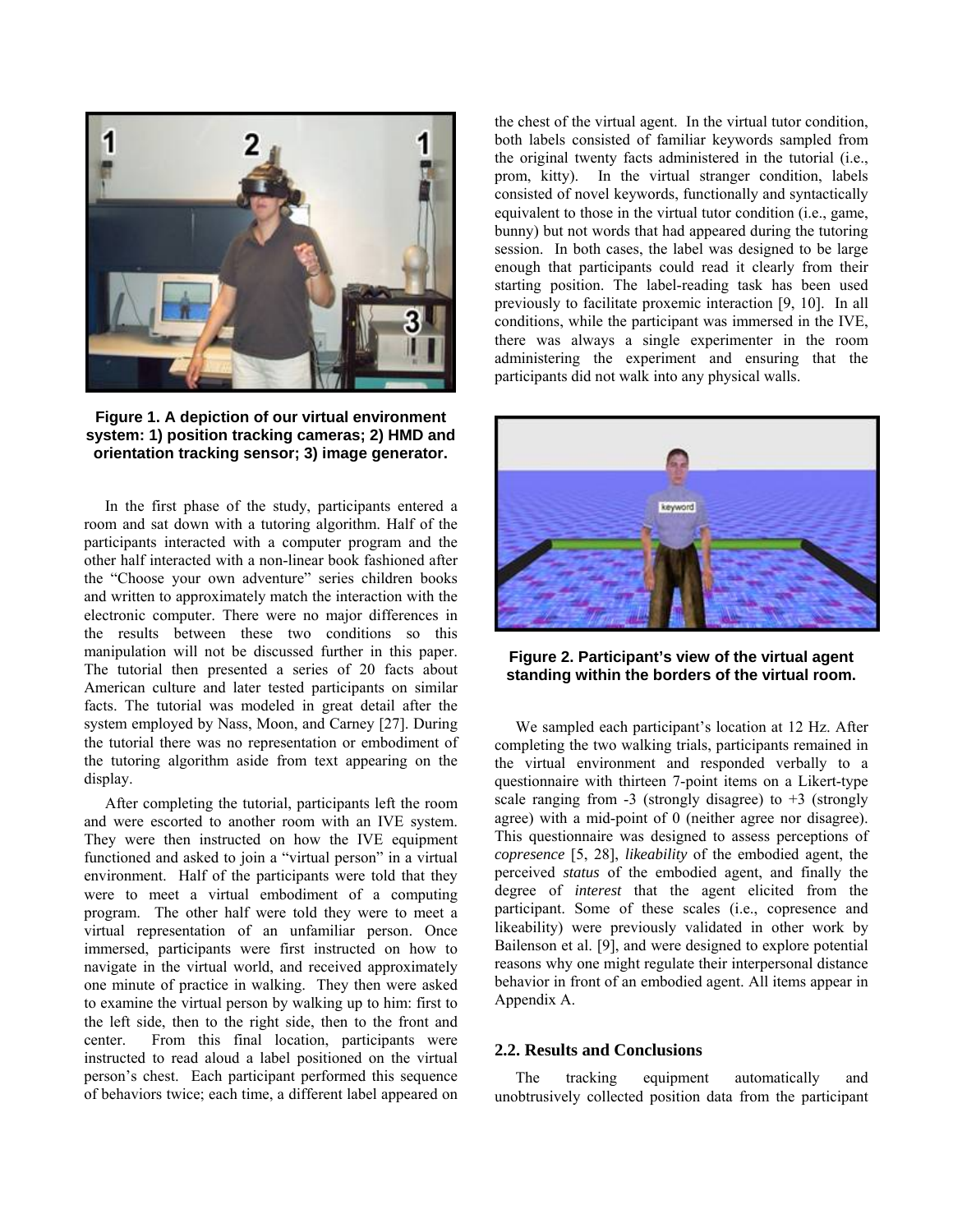as he or she traversed the IVE. We derived a measure of the position tracking data based on the minimum distance, that is, the single shortest line in space between the center of the participant's head and the center of the agent's head during a given trial. We ran an analysis of variance with virtual agent identity (tutor or stranger) as a betweensubjects variable and minimum distance as the dependent variable. There were no significant effects. However, as Figure 3 demonstrates, participants appeared to interact with the virtual agent differently over the two walking trials, demonstrating a larger interpersonal distance with the tutor than with the stranger on the first walk but not the second.



**Figure 3. Mean minimum distance to each agent type for walks 1 and 2.** 

 Consequently, we ran a mixed analysis of variance, with trial (first walk vs. second walk) as a within-subjects variable, and virtual agent identity as a between-subjects variable, and minimum distance as the dependent variable. We found a significant interaction between trial and virtual agent identity,  $F(1,69) = 4.89$ ,  $p \lt 0.03$ . On the first walk, participants went closer to the stranger. On the second walk, however, there was no significant difference. There were no main effects in this mixed analysis. On their first encounter with the embodied agent, participants maintained a significantly larger bubble of personal space around the virtual tutor than around the virtual stranger. This finding is consistent with past research findings in personal space and suggests that the tendency for participants to give the tutor a wider berth is a reflection of the perception that the tutor was seen as a high status individual [23, 29].

 We next examined the participants' responses to the questionnaire items designed to assess perceptions of the embodied agent. Items on three of the four scales (liking,

interest, and copresence) were moderate in reliability so we averaged the relevant questions listed in Appendix A, adjusting for the directionality of reverse-coded items. Items comprising the fourth scale containing measures of perceptions of agent status were analyzed separately due to low scale reliability. Nonetheless, the status items produced convergent results. When *explicitly* asked if the virtual agent was higher in social status, there was no difference in ratings based on an independent samples t-test  $(M = -1.28$ , *SD* = 1.37) for the tutor and  $(M = -1.19, SD = 1.47)$  for the stranger, *p*>.8). Similarly, participant ratings of the formality of their relationship with the agent showed no difference between tutor and stranger, using a reverse-code  $(M = -.278, SD = .198)$  for the tutor and  $(M = -.167, SD =$ .185) for the stranger, *p*>.6). Also, when asked how comfortable they would be using slang terms when speaking in front of the agent, no difference emerged, adjusting for reverse-coding  $(M = -1.31, SD = .182)$  for the tutor and  $(M = -1.25, SD = .197)$  for the stranger, p>.8). Furthermore, the ratings of agent status did not correlate with minimum distance, *r= -.072, .058, .184* respectively, all *p>.1*.

 An independent samples t-test showed no difference between the two agent conditions on the likeability scale ( $\alpha$ )  $=$  .52); participants disliked the tutor ( $M = -.29$ ,  $SD = .91$ ) as much as the stranger  $(M = -.56, SD = 1.04), p > .2$ . Furthermore, likeability did not significantly correlate with minimum distance,  $r = -.10$ ,  $p > .4$ . The analyses on the additional items revealed a similar lack of significant difference between the two types of embodied agents. An independent samples t-test showed no difference between the two agent conditions on the interest scale ( $\alpha$  = .57); the tutor ( $M = .89$ ,  $SD = .94$ ) was rated similarly to the stranger  $(M = 1.11, SD = 1.04, p > 0.2)$ , and interest did not correlate significantly with minimum distance,  $r = -.08$ ,  $p > .3$ . Finally, an independent samples t-test showed no difference between the two conditions on the copresence scale ( $\alpha$  = .73); the tutor ( $M = -1.00$ ,  $SD = .99$ ) was rated similarly to the stranger  $(M = -.94, SD = 1.06, p > .8)$ . Copresence did not significantly correlate with minimum distance,  $r = .07$ ,  $p > .5$ . In all analyses conducted, there were no notable patterns of gender differences.

 Because we obtained a significant difference in the distance participants maintained from the embodied agent only with the first trial in Experiment 1, we revised our experimental measures and collected data from 48 additional participants in Experiment 2, extracting more data from each participant so that it would be possible to examine their personal space behavior in greater detail.

# **3. Experiment 2**

# **3.1. Method**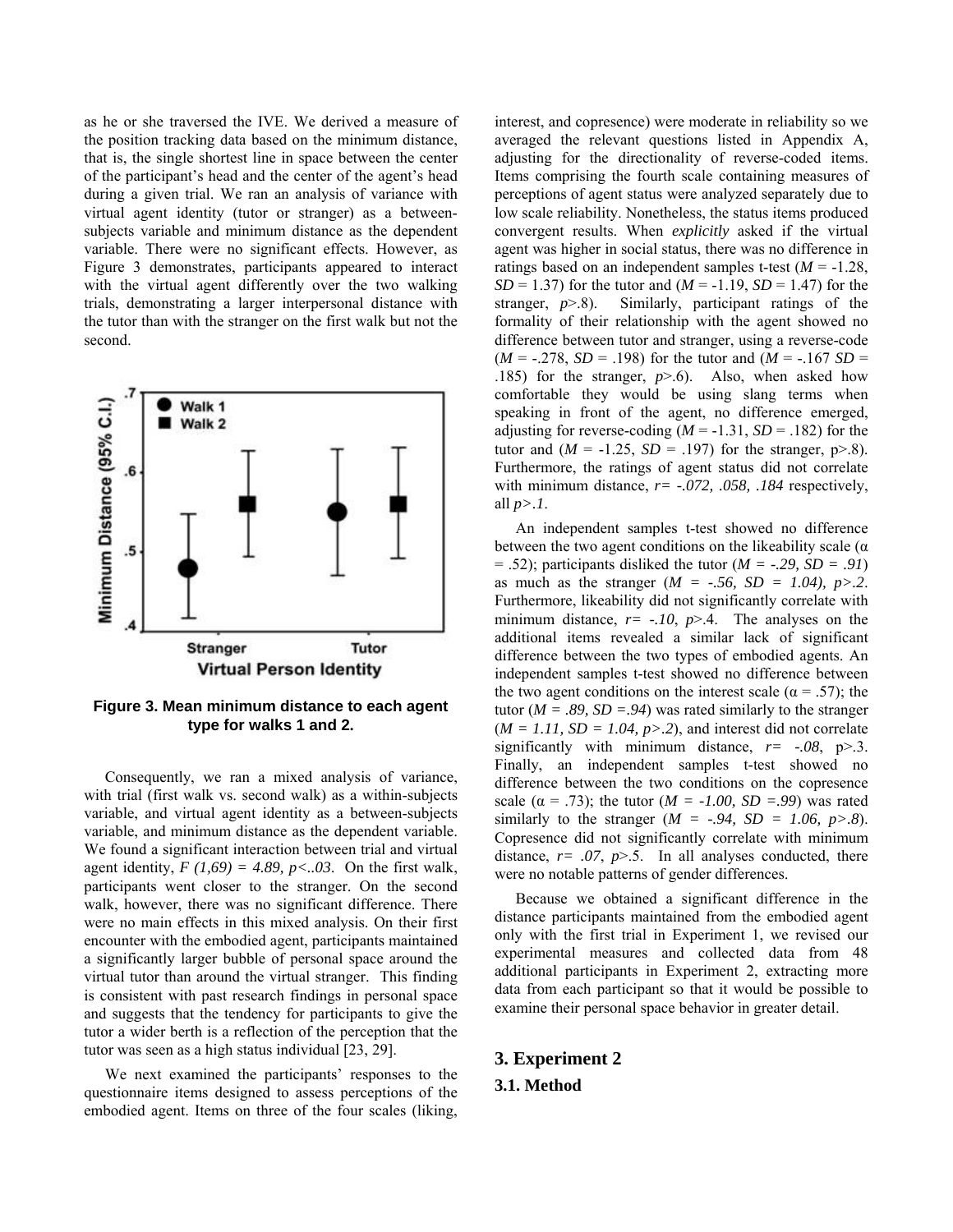The design was identical to the design of Experiment 1. Participants interacted with a learning algorithm, and then interacted with either a virtual embodiment of that algorithm or a virtual embodiment of a stranger. There were 32 participants in the tutor condition and 16 participants in the stranger condition. These numbers are disproportionate due to counterbalancing with two different types of tutors. There was no difference between the two tutors, and this effect is not discussed further in this paper. All significant differences in personal space reported hold up if we include only the first 16 subjects run in the tutor condition. However, we include the extra 16 subjects in the analyses in order to increase the probability of finding differences with the self-report data.

 Participants consisted of 48 psychology students (27 males, 21 females) from the University of California, Santa Barbara who received course credit in an introductory psychology course for their participation. Participants' age ranged from 18-23 (*Median = 19*).

The materials and apparatuses were identical to those of Experiment 1.

The procedures were identical to the procedures of Experiment 1 except that in order to more thoroughly examine trial order effects, position data was collected over the span of six walking trials. Consequently, there were also six different labels for each participant to read from the virtual agent's chest. As before, labels were either taken from the tutor session (tutor condition) or were random (stranger condition). We administered only likeability and copresence of the original sets of items on the self-reported perceptions of the embodied agent in this study due to time constraints in a given session resulting from the four additional walks around the agent.

#### **3.2. Results and Conclusion**

We ran an analysis of variance with virtual agent identity (tutor vs. stranger) as a between-subjects variable, and the average minimum distance of from the six trials as the dependent variable. There was a significant effect of virtual agent identity,  $F(1, 42)=8.78$ ,  $p<.005$ . As Figure 4 indicates, participants maintained a larger interpersonal distance with the tutor than with the stranger, both on the first walk and on the other five walks as well. Furthermore, there was a linear trend for participants to leave more interpersonal distance on later walks than on earlier walks, *F(1,44)=6.32, p*<*.05*.

We next examined participants' ratings of likeability and copresence. First, we examined the reliability of each scale. The two likeability items were low in reliability and, thus, were analyzed separately. Independent samples ttests for each item showed no difference in likeability between the two conditions; participants disliked the tutor  $(M = .72, SD = .81)$  as much as the stranger  $(M = .56, SD)$ *= .81), p>.5*, and they reported equal attractiveness ratings for the tutor ( $M = -1.16$ ,  $SD = 1.42$ ) and the stranger ( $M = -1$ 1.06,  $SD = 1.65$ ),  $p > 8$ . Furthermore, the likeability items did not significantly correlate with minimum distance, *= .041*,  $p > 7$ , and  $r = -0.078$ ,  $p > 6$  respectively. An independent samples t-test showed no difference on the copresence scale ( $\alpha$  = .59) between the two conditions; the tutor  $(M = -1.43, SD = 1.20)$  was rated similarly to the stranger (*M = -1.66,* 



**Figure 4. Mean minimum distance for each agent type for walks 1-6.** 

*SD = 1.09, p>6*). Furthermore, copresence did not significantly correlate with minimum distance, *r= .12*, *p*>.4. In all analyses conducted, there were no notable patterns of gender differences.

Consistent with Experiment 1, participants maintained a significantly larger bubble of personal space around the virtual tutor than around the virtual stranger, and this effect was validated across all six walking trials. However, again, self-report measures on perceptions of the embodied agent did not demonstrate any differences between these two conditions.

#### **4. Conclusions**

In the current set of studies, two findings emerge consistently. First, participants who interacted with an embodied tutoring agent in an IVE demonstrate larger interpersonal distances between themselves and the agent than participants who interacted with an unfamiliar embodied agent. Second, this behavioral measure detected differences between tutors and strangers that questionnaire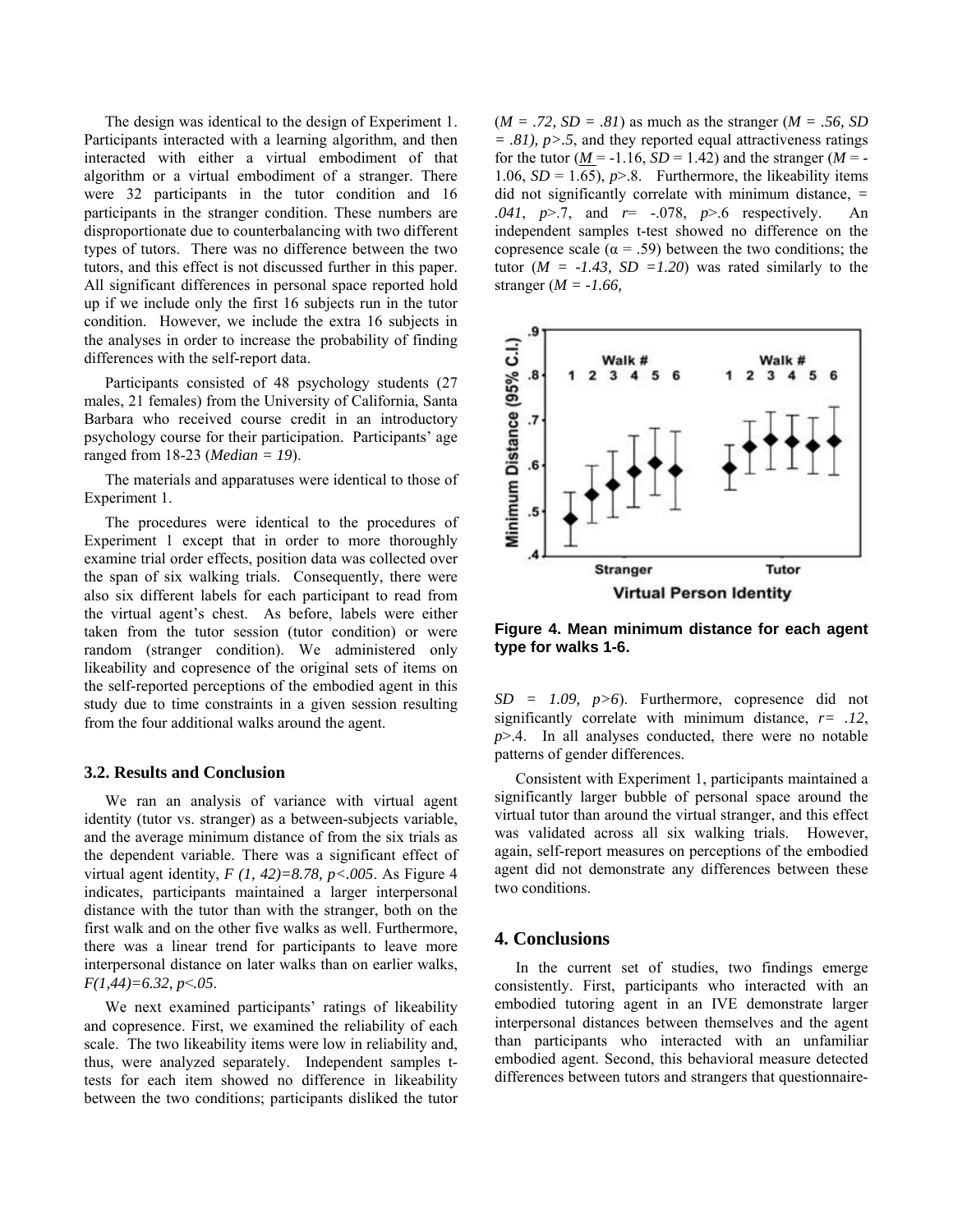based measures did not. We discuss each of these effects in turn.

 Participants left larger personal space bubbles around embodied tutoring agents than around embodied strangers. There are many explanations for such an effect given what researchers have demonstrated in vivo with regard to interpersonal distance. First, participants may have been more interested in the stranger than the tutor because they had already met the familiar tutor via text interface on a desktop computer, However, this interpretation is in conflict with earlier findings that greater familiarity is associated with closer interpersonal distance [9]. Second, we consider that a tutor is someone who provides knowledge and in doing so is higher in status over those that he or she teaches [27]. Thus, in staying farther away from the tutor than the stranger, participants may have been demonstrating politeness towards their tutors or deferring to their status. Finally, participants may have recognized the word from the tutorial session more easily in the tutor condition, and consequently may have not walked as close to examine the words themselves. However, that explanation would not explain the participants approach differences on the profile sides of the embodied agents. Future research could examine this further by designing interactions with an embodied agent in which personal distance could be more accurately interpreted as a sign of deference, dislike, disinterest, or prior recognition.

 In addition, across both studies, there was a trend for participants to maintain a larger personal space bubble between themselves and the embodied agent as the number of trials increased. One potential explanation for this trend is that participants became disconcerted while viewing a virtual agent that did not perform any behavior aside from blinking, and after a number of trials they shied away from the representations. Future research could examine this issue further by varying the level of behavioral realism exhibited by the virtual agent.

 However, the goals of the current studies were not to provide an underlying theory of interpersonal distance behaviors within IVEs. Instead, the goals were to demonstrate that behavioral measures were successful in detecting differences in the way participants interacted with different types of agents, while questionnaires alone were not. Consequently, to attempt to measure the nuances of human interaction with agents and avatars using self-report data alone may be short-sighted.

 Of course, this claim needs to be *thoroughly qualified* given the current data set. It could be the case that we did not have enough statistical power to properly demonstrate the effects of the self-report data. Furthermore, we may have failed in choosing the correct questionnaire measures—while we attempted to use a wide variety of scales as well as ones with previous validity, it was not possible to examine every single potential set of questions.

Indeed, the reliability index on most of our scales was moderate at best. Moreover, the context of the current study—an agent who did talk, express emotion, or walk about—certainly limits our findings to such low-level types of interactions. Finally, it is not clear what the difference in personal space between the two conditions actually represents—status, familiarity, copresence or some other type of affective inclination participants maintained towards the tutor. As a result, it could be the case that the nonverbal behavior has little to do with the copresence, status, likability, or interest self-report measures. In sum, we are not claiming that personal space is a direct proxy for copresence. However, clearly people behave nonverbally towards tutors and strangers differently in IVEs, and this behavior does not map onto any obvious questionnaire rating.

 Nonetheless, one thing is clear. In both studies, we observed notable differences in nonverbal behavior towards the two types of agents, but could not match that difference with any type of questionnaire. This is by no means evidence that questionnaires are not useful. However, these data, along with data from previous studies [2], indicate that it is crucial to augment self-report data with some kind of behavioral measure. In future work we plan to examine a larger scope of questionnaires as well as to compare behavioral responses to open-ended self report measures. In addition, we plan to scrutinize more involved nonverbal behaviors, such as eye-gaze and facial expressions.

 In addition to providing information to researchers studying presence and copresence measurement, these two studies provide evidence that participants treated embodied agents that they had prior exposure to qualitatively differently than they treated embodied strangers. Given the increasingly common utilization of embodied agents, these results have implications for designers of collaborative systems, in that certain agents may be more appropriate than other types, depending on the type of collaboration. These results suggest that people may initially investigate a virtual stranger more closely than a virtual agent they have prior experience with, even if that experience is not in a virtual environment.

 In sum, in these two studies, self-reported perceptions of the embodied agent did not detect differences in our two conditions. This is not to say that one should not utilize self-report questionnaire-based measures in research in this area; countless studies concerning collaborative environments as well as IVEs have demonstrated notable and valuable findings using questionnaire-based and openended response forms of self-report data. The purpose of this paper was to provide new empirical data that encourage augmenting questionnaires with behavioral measures when possible. Questionnaires have the advantage of being relatively easy to administer, to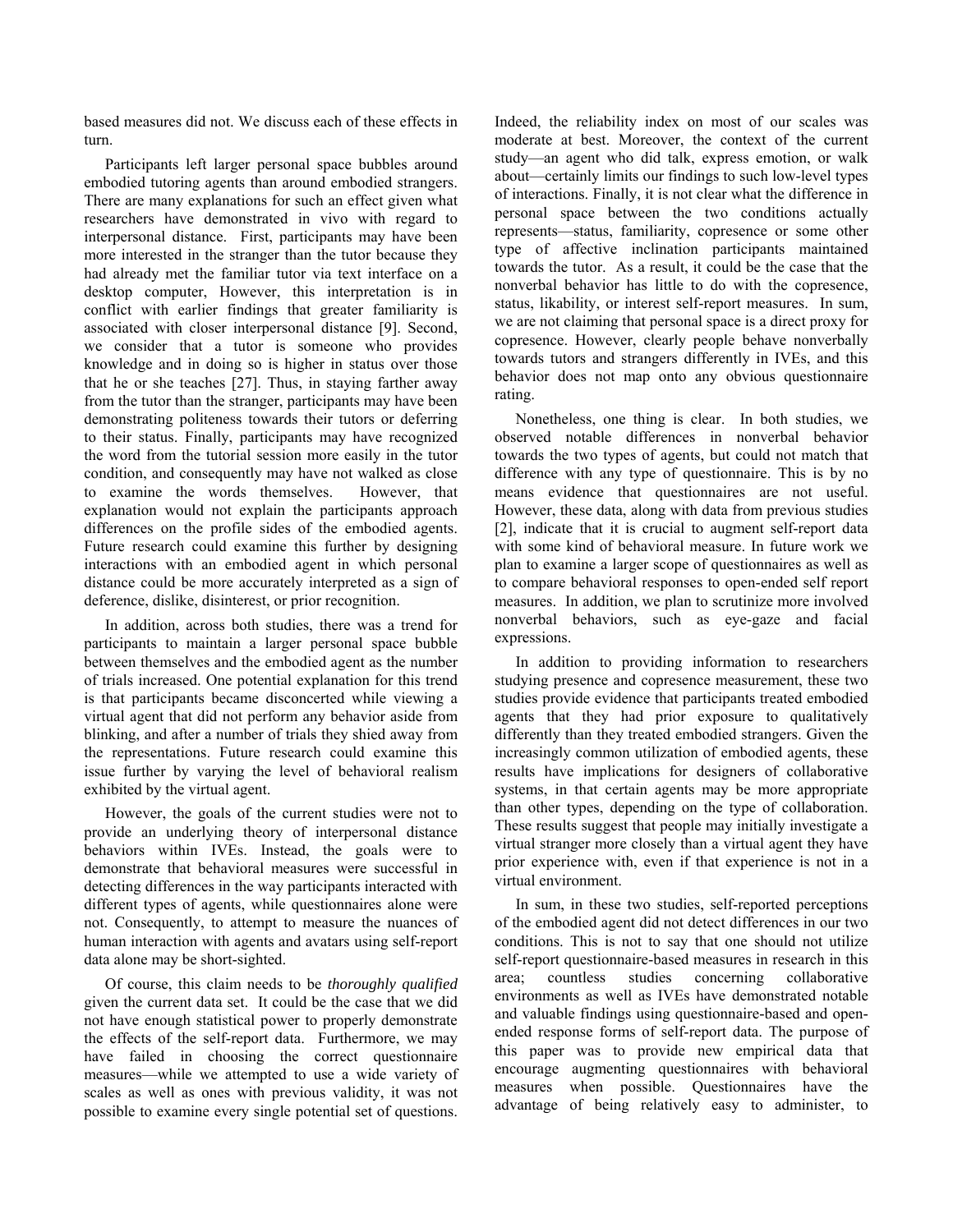validate, to determine reliability through psychometric techniques, and to share with other research groups [30]. However, one of the greatest limitations in questionnairebased studies is that participants are not always the most accurate judges of their own thoughts and feelings, so they often misreport affective and cognitive responses to stimuli. Therefore, dependent measures based on selfreport questionnaires are best used in conjunction with other measures. The convenience of questionnaire-based dependent measures should not come at the expense of measurement power, which behavioral variables, at least in the current study, have as an advantage over self-report.

#### **References**

- [1] Bente, G., Rüggenberg, S., Tietz, B. & Wortberg, S. (2004). Measuring Behavioral Correlates of Social Presence in Virtual Encounters. Paper presented at the International Communication Association Conference, May 27-31, 2004.
- [2] Bailenson, J. B., Swinth, K. R., Hoyt, C. L., Persky, S., Dimov, A., and Blascovich, J. (2004). The independent and interactive effects of embodied agent appearance and behavior on self-report, cognitive, and behavioral markers of copresence in Immersive Virtual Environments. *PRESENCE: Teleoperators and Virtual Environments*, in press.
- [3] Slater, M. (2004, in press) How Colourful Was Your Day? Why Questionnaires Cannot Assess Presence in Virtual Environments, Presence: Teleoperators and Virtual Environments.
- [4] Blascovich, J., Loomis, J., Beall, A., Swinth, K., Hoyt, C., and Bailenson, J., Immersive virtual environment technology as a methodological tool for social psychology., *Psychological Inquiry*, 13, 2002, 103-124.
- [5] Slater, M., Sadagic, A., Usoh, M., and Schroeder, R., Smallgroup behavior in a virtual and real environment. *Presence*, 9, 2000, 37-51.
- [6] Loomis, J.M., Blascovich, J.J., and Beall, A.C, Immersive virtual environments as a basic research tool in psychology. *Behavior Research Methods, Instruments, and Computers*, 31, 4, 1999, 557-564.
- [7] Lee, K. M. (2004). Presence, explicated. Communication Theory, 14, 27-50.
- [8] Reeves, B., and Nass, C., *The media equation: How people treat computers, television, and new media like real people and places*, Cambridge University Press, New York, NY, 1996.
- [9] Bailenson, J., Blascovich, J., Beall, A.C., and Loomis, J. Interpersonal distance in immersive virtual environments. *Personality and Social Psychology Bulletin,* 29*,* 2003, 819- 833.
- [10] Bailenson, J.N., Blascovich, J., Beall, A.C., and Loomis, J.M., Equilibrium revisited: Mutual gaze and personal space in virtual environments. *PRESENCE: Teleoperators and Virtual Environments*, 10, 2001, 583-598.
- [11] Bailenson, J.N., Beall, A.C., Blascovich, J, Raimundo, M., and Weisbuch, M., "Intelligent agents who wear your face: User's reactions to the virtual self .", A. de Antonio, R. Aylett, D. Ballin (Eds), *Intelligent Virtual Agents,* 2001, 86- 99.
- [12] Vertegaal, R., The GAZE groupware system: mediating joint attention in multiparty communication and collaboration, *Proceeding of the CHI 99 conference on Human factors in computing systems*, 1999, 294-301.
- [13] Gemmell, J, Toyama, K., Zitnick, C. L., Kang, T., and Seitz, S. Gaze-awareness for Videoconferencing: A Software Approach. *IEEE Multimedia*, 7, 4, (Oct-Dec 2000), 26-35.
- [14] Garau, M., Slater, M., Bee, S. and Sasse, M.A. The impact of eye gaze on communication using humanoid avatars. In *Proceedings of the SIG-CHI conference on Human factors in computing systems* (Seattle, WA, USA, March 31 - April 5, 2001), 309-316.
- [15] Gale, C. and Monk, A.F. A look is worth a thousand words: full gaze awareness in video-mediated conversation. *Discourse Processes*, 33, 1, 2002.
- [16] Müller, K. Troitzsch, H. and Kempf, F. The role of nonverbal behavior in 3D-multiuser-environments. In *Proceedings of the 4th International Conference on New Educational Environments*, 2002, 35-38.
- [17] Bailenson, J., Beall, A., and Blascovich, J., Mutual gaze and task performance in shared virtual environments. *Journal of Visualization and Computer Animation*, 2002.
- [18] Beall. A.C., Bailenson, J.N., Loomis, J., Blascovich, J. and Rex, C. Non-zero-sum mutual gaze in immersive virtual environments. In *Proceedings of HCI International,* Lawrence Erlbaum Associates, 1, 2003, 1108-1112.
- [19] Bente, G., Krämer, N. C., Petersen, A. and de Ruiter, J. P. Computer Animated Movement and Person Perception. Methodological Advances in Nonverbal Behavior Research. *Journal of Nonverbal Behavior*, 25, 3, 2001.
- [20] Argyle, M., *Bodily Communication*, Methuen, London, England, UK, 1990.
- [21] Cook, T. D., and Campbell, D. T., *Quasi-Experimentation: Design & analysis issues for field setting,* Houghton Mifflin Co., Boston, MA, 1979.
- [22] Zajonc, R. B., Murphy, S. T., and Niedenthal, P. M. (1987). Feeling and facial efference: Implication of the vascular theory of emotion. *Psychological Review*, 96, 1987, 395-416.
- [23] Latta, R., Relation of status incongruence to personal space. *Personality and Social Psychology Bulletin*, 4, 1978, 143-146.
- [24] Zweigenhaft, R., Personal space in the faculty office: Desk placement and the student-faculty interaction. *Journal of Applied Psychology*, 61, 4, 1976, 529-532.
- [25] Zyda, M. and Bennett, D. The Last Teacher. In *2020 Visions*, from *the Summit & Press Conference on the Use of Advanced Technologies in Education and Training*, US Department of Commerce, 17 and 27 September 2002
- [26] Rickel, J. and Johnson, W.L., Task-oriented collaboration with embodied agents in virtual worlds. In J. Cassell, J. Sullivan, S. Prevost, and E. Churchill (Eds.), *Embodied Conversational Agents*. MIT Press, Boston , 2000.